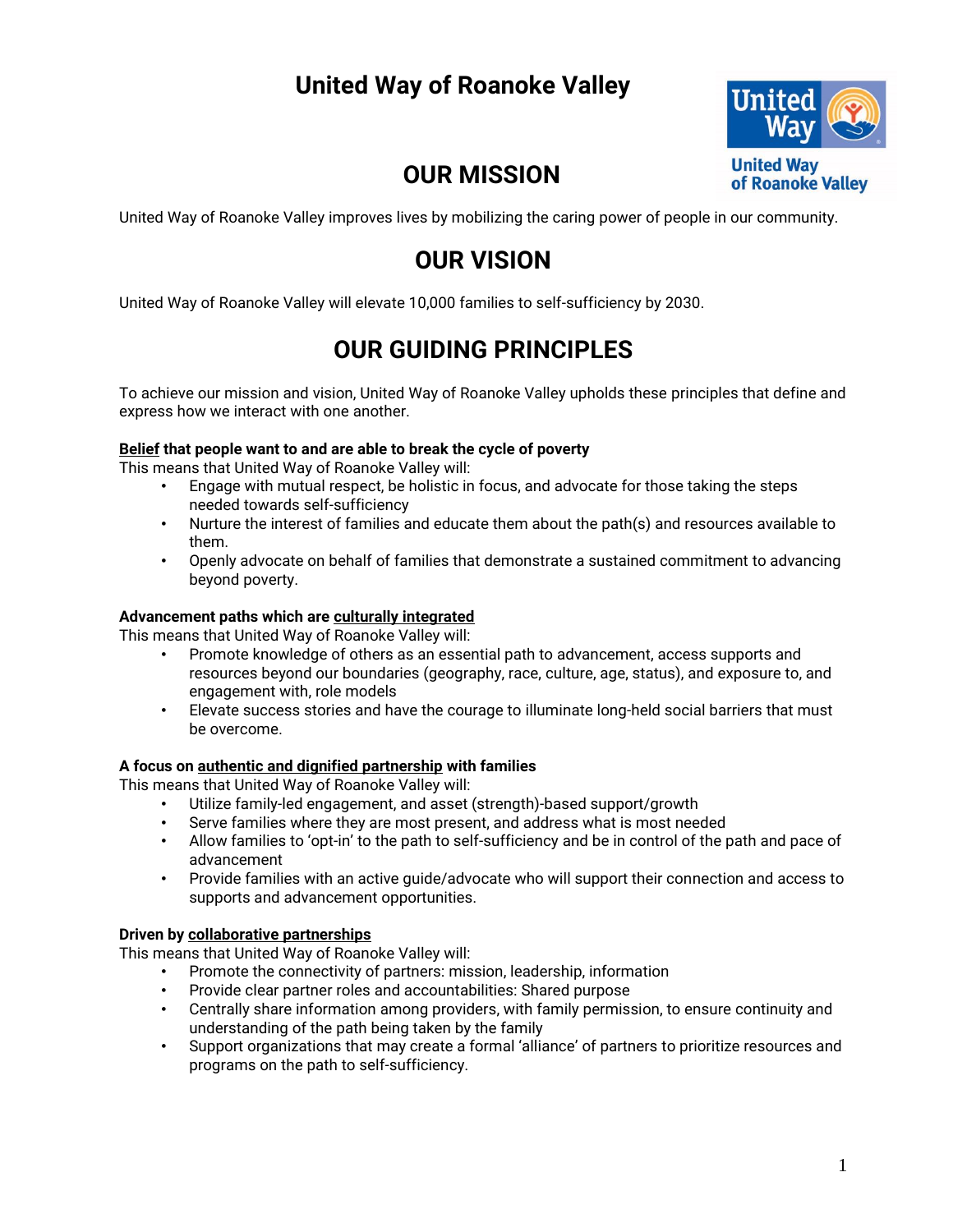# **OUR CODE OF ETHICS**

Our Code of Ethics is based on our guiding principles and defines in detail how United Way staff, volunteers, and representatives are encouraged to act, reflecting the unique trust placed in this organization to serve the public good. We are all responsible for maintaining the public's trust in our integrity, and without public trust, we cannot serve our mission.

#### **1. PERSONAL AND PROFESSIONAL INTEGRITY**

A personal commitment to integrity in all circumstances benefits each individual as well as the organization. We strive to:

- Meet the highest standards of performance, quality, service, and achievement in working towards the United Way of Roanoke Valley mission.
- Communicate honestly and openly and avoid misrepresentation.
- Promote an environment where honesty, open communication, and divergent opinions are valued.
- Show respect and fairness toward all those with whom we come into contact.
- Keep our promises.

### **2. ACCOUNTABILITY**

United Way of Roanoke Valley is responsible to its stakeholders, which includes everyone who shares a common association or interest in developing a stronger community, and others who have placed faith in United Way of Roanoke Valley. To uphold this trust we:

- Promote wise stewardship of United Way resources that are used to invest in programs and initiatives and to cover operating expenses.
- Recognize that in our role of supporting programs that help people, the greatest help we can provide is empowerment. Programs alone do not change lives. We support programs that empower people to change their own lives rather than provide assistance that keeps people in need.
- Do not use organizational resources for non-United Way purposes.
- Observe and comply with all laws and regulations affecting United Way of Roanoke Valley.

#### **3. SOLICITATIONS AND VOLUNTARY GIVING**

The most responsive contributors are those who have the opportunity to become informed and involved. We

Promote voluntary giving in dealing with donors and vendors.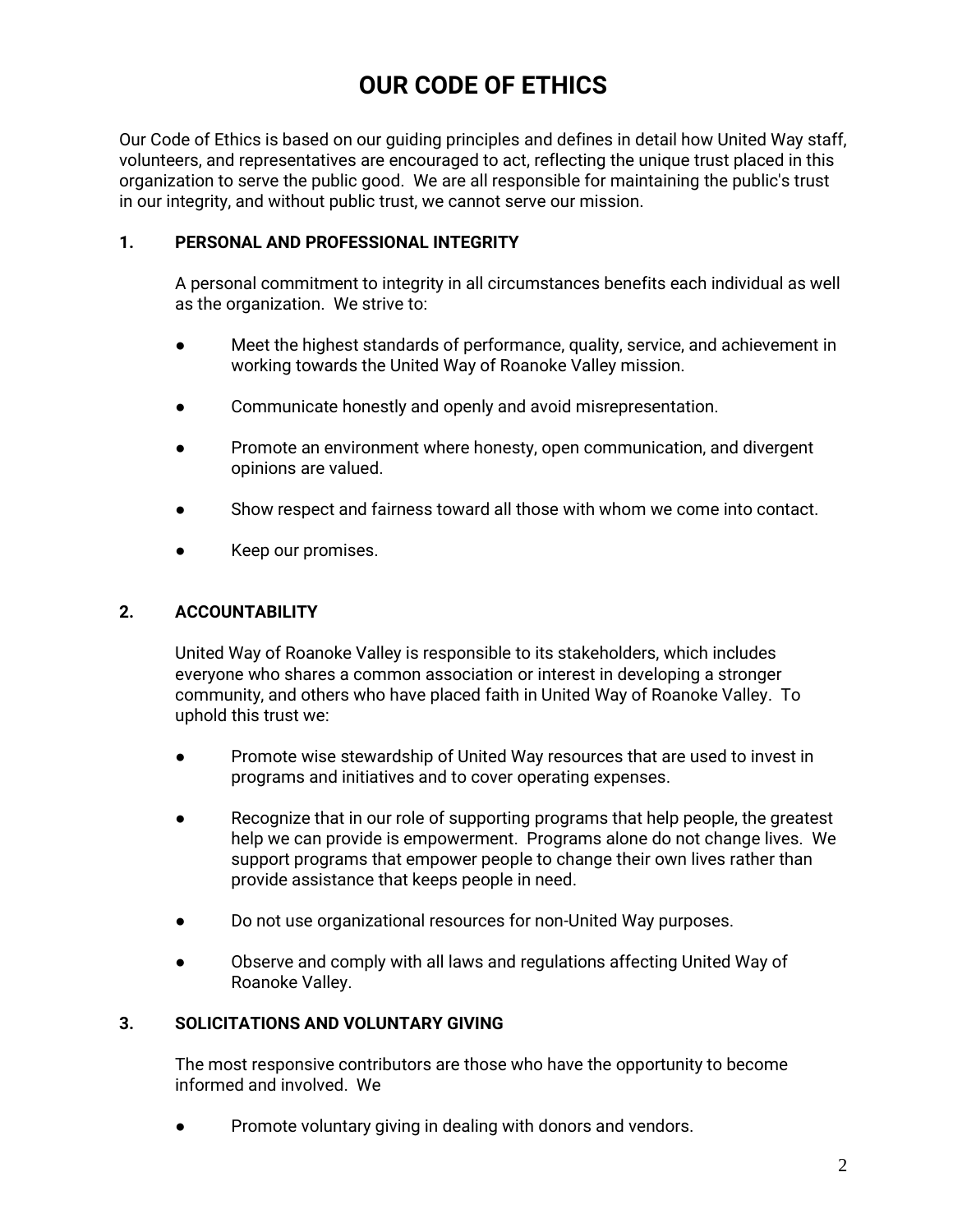Do not condone any use of coercion in fundraising activities, including predicating professional advancement on response to solicitations.

### **4. DIVERSITY AND EQUAL OPPORTUNITY**

United Way of Roanoke Valley is an equal opportunity employer and is committed to the principle of diversity. We:

- Value and embrace diversity in all aspects of United Way of Roanoke Valley activities.
- Respect others without regard to race, color, religion, creed, age, sex, national origin, marital status, veteran status, sexual orientation, or status as a qualified disabled or handicapped individual.
- Provide equal employment opportunity programs throughout United Way of Roanoke Valley.
- Refuse to engage in any other form of discrimination or harassment.

### **5. CONFLICT OF INTEREST**

To help maintain our integrity and the public's trust, we:

- Avoid any activity or outside interest which conflicts or appears to conflict with the best interests of United Way of Roanoke Valley, including involvement with a current or potential United Way of Roanoke Valley vendor, grantee, or competing organization unless disclosed to and not deemed to be inappropriate by the Operations & Finance Committee.
- Ensure that outside employment and other activities do not adversely affect the performance of our United Way of Roanoke Valley duties or the attainment of United Way of Roanoke Valley's mission and goals.
- Ensure that travel, entertainment, and related expenses are incurred on a basis consistent with the mission of United Way of Roanoke Valley and not for personal gain or interests.
- Decline any gift, gratuity, or favor in the performance of United Way of Roanoke Valley duties (except for promotional items of nominal value) and any food, transportation, lodging, or entertainment unless directly related to United Way of Roanoke Valley business.
- Refrain from influencing the selection of staff, consultants, or vendors who are relatives or personal friends or affiliated with, employ, or are employed by a person with whom we have a relationship that adversely affects the practice and appearance of impartiality.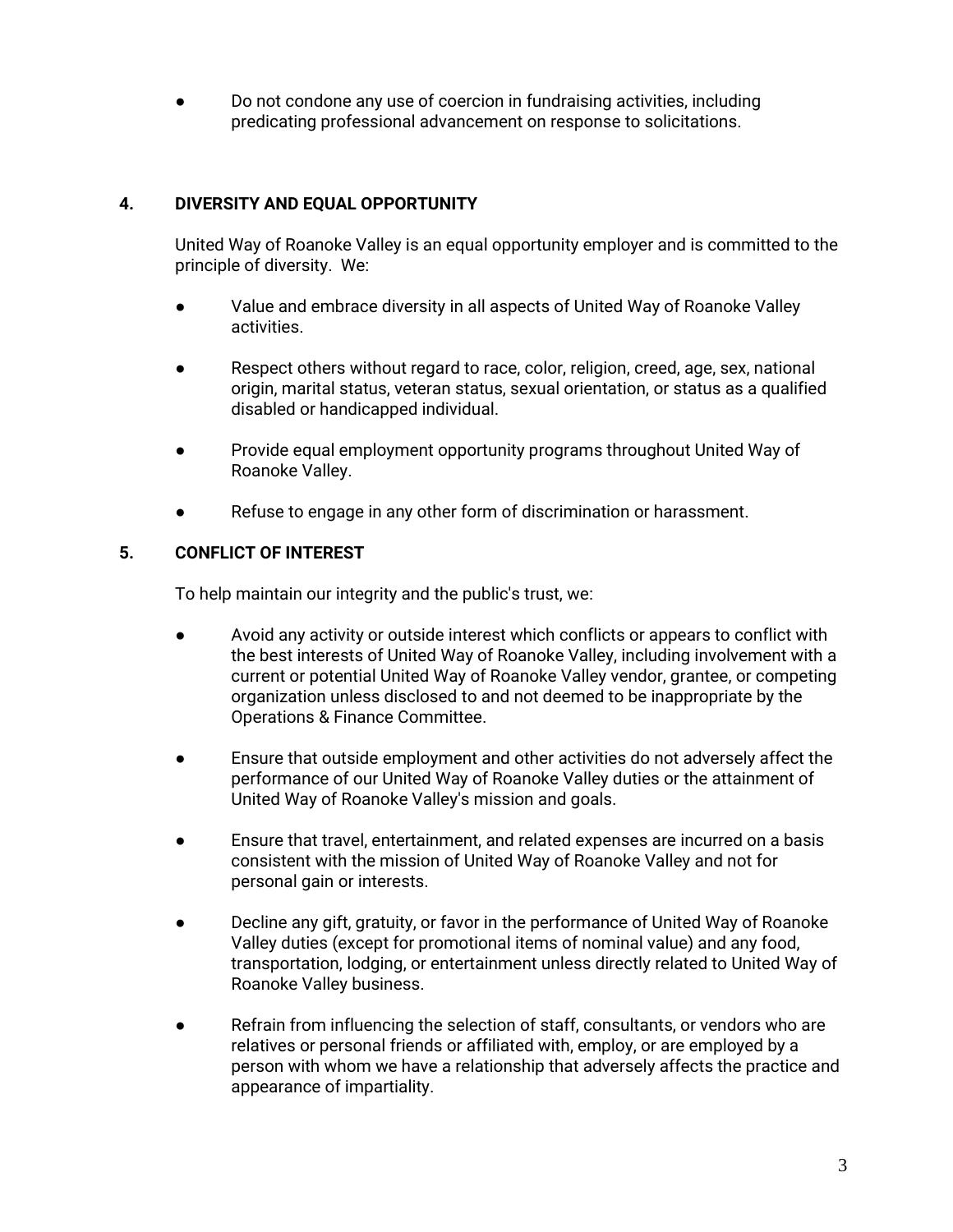- Do not knowingly take any action or make any statement intended to influence the conduct of United Way of Roanoke Valley in such a way as to confer any financial benefit on ourselves, our immediate family members, or any organization in which we or our immediate family members have a significant interest as stakeholders, directors, or officers.
- Disclose all known conflicts or potential conflicts of interest in any matter before the Board of Directors or any committee upon which we serve, and withdraw from the meeting room during any discussion, review, and voting in connection with such matter, as appropriate under the circumstances.

#### **6. CONFIDENTIALITY AND PRIVACY**

Confidentiality is a hallmark of professionalism. We:

- Ensure that all information that is confidential or privileged is not disclosed inappropriately.
- Respect the privacy rights of all individuals in the performance of their United Way duties.

### **7. POLITICAL CONTRIBUTIONS AND ENDORSEMENTS**

As a charitable corporation, United Way of Roanoke Valley is prohibited from making contributions to any candidate for public office or to any political committee. We:

- Refrain from making any contributions or endorsements to any candidate for public office or political committee on behalf of United Way of Roanoke Valley, including the use of United Way of Roanoke Valley facilities for political campaign activities.
- Refrain from making any contributions or endorsements to any candidate for public office or political committee in a manner that may create the appearance that the contribution is on behalf of United Way of Roanoke Valley.

In certain cases, limited lobbying/advocacy activity is allowed as approved by the United Way of Roanoke Valley Board of Directors.

### **GUIDANCE**

Any known or possible breaches of ethics should be disclosed using the following guidelines:

- 1. Board members and volunteers will contact the United Way of Roanoke Valley president, committee chair, board chair, or chair of the Policy Committee.
- 2. Staff will contact their supervisor, the United Way of Roanoke Valley president, board chair, or chair of the Policy Committee.

Reports of possible breaches will be handled in the following manner: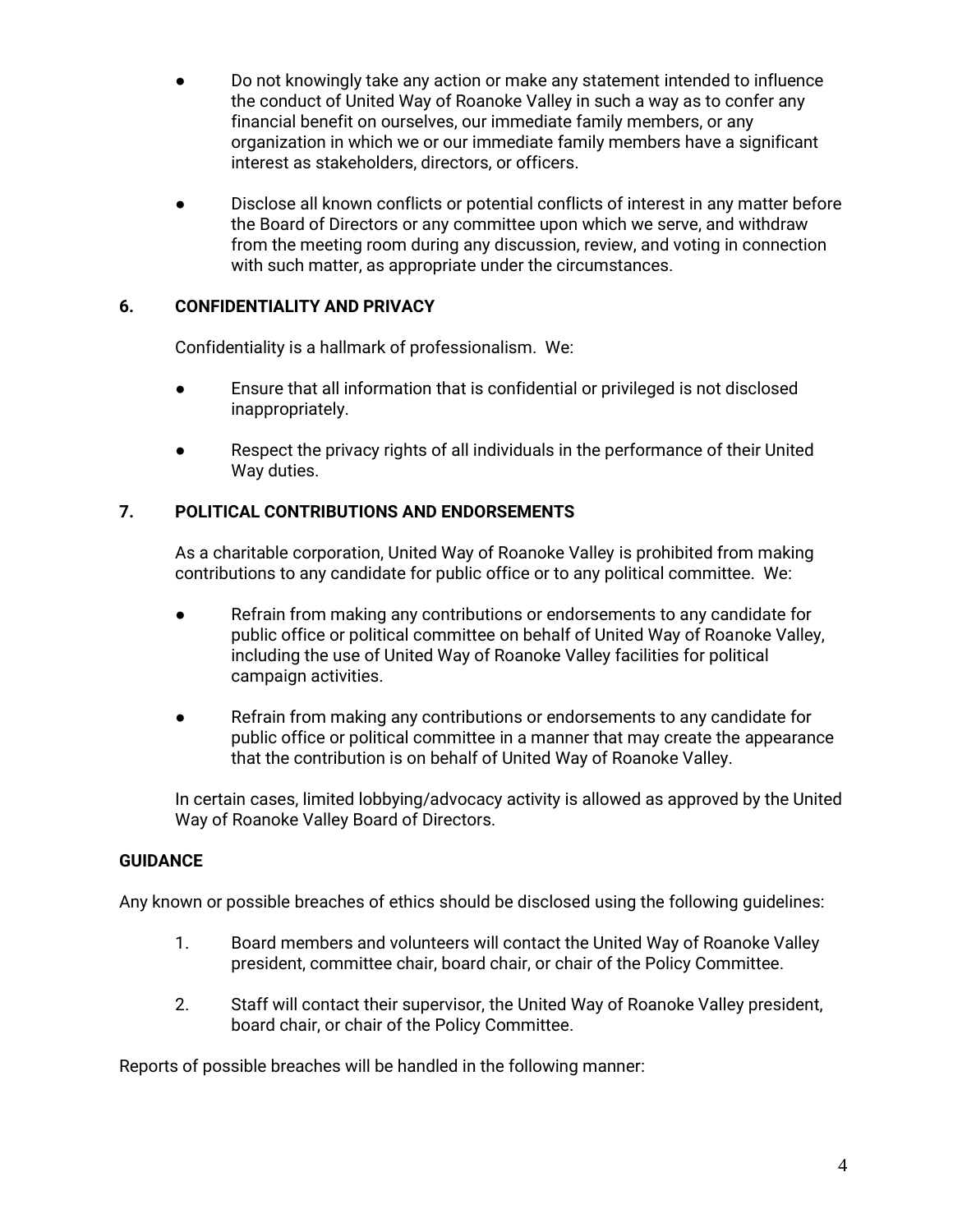- 1. All reports of possible breaches will be treated in confidence as much as the organization's duty to investigate and the law allow. If confidentiality cannot be maintained, the individual disclosing the possible breach will be notified.
- 2. All reported breaches will be investigated and, if needed, appropriate action taken based on the policies of the organization. Retaliation against a person who suspects and reports a breach in good faith will be treated as an independent breach of the Code.

United Way of Roanoke Valley affirms prompt and fair resolution of all reported breaches.

While no document can anticipate all of the challenges that may arise, the Code of Ethics will assist United Way of Roanoke Valley volunteers, staff, and representatives in making good decisions that are ethical and in accordance with applicable legal requirements.

## **CODE OF ETHICS EXAMPLES**

These examples are provided only to illustrate how provisions of the Code of Ethics may be applied under certain circumstances. The outcome of any particular situation depends on the facts presented, and in all cases, the language of the Code of Ethics is controlling.

### **HARASSMENT**

Joe is continually teased by his younger co-workers for being an "old-geezer" and "out of touch" and not able to keep up with the pace of the office

*This could be considered harassment and is, at least, contrary to maintaining a positive work environment. Joe should tell his co-workers that their behavior is unwelcome and ask them to stop. If it continues, he should bring it to the attention of his supervisor or the Compliance Officer.*

### **CONFLICT OF INTEREST**

1. A firm that your father owns is interested in bidding on a contract to supply goods to your United Way.

*You must notify your supervisor and the President & CEO of United Way. It is important to avoid even the appearance of conflict of interest or favoritism, especially in situations that could appear to personally benefit you or your family. However, as long as you do not participate in, or are able to remove yourself from the decision making process, and do not have influence in the awarding of the contract, he will likely be allowed to submit a bid.*

2. While at a conference you bump into a representative from a hotel who learns you are planning United Way's next conference. He invites you to dinner and then offers you tickets for you and your spouse to attend the theater.

*This should be considered a conflict of interest. You should decline any gift or entertainment that exceeds a nominal value. Similarly, you should not offer any entertainment or gift to a potential donor or supplier that could be interpreted as inappropriately influencing their decision about interaction with United Way.*